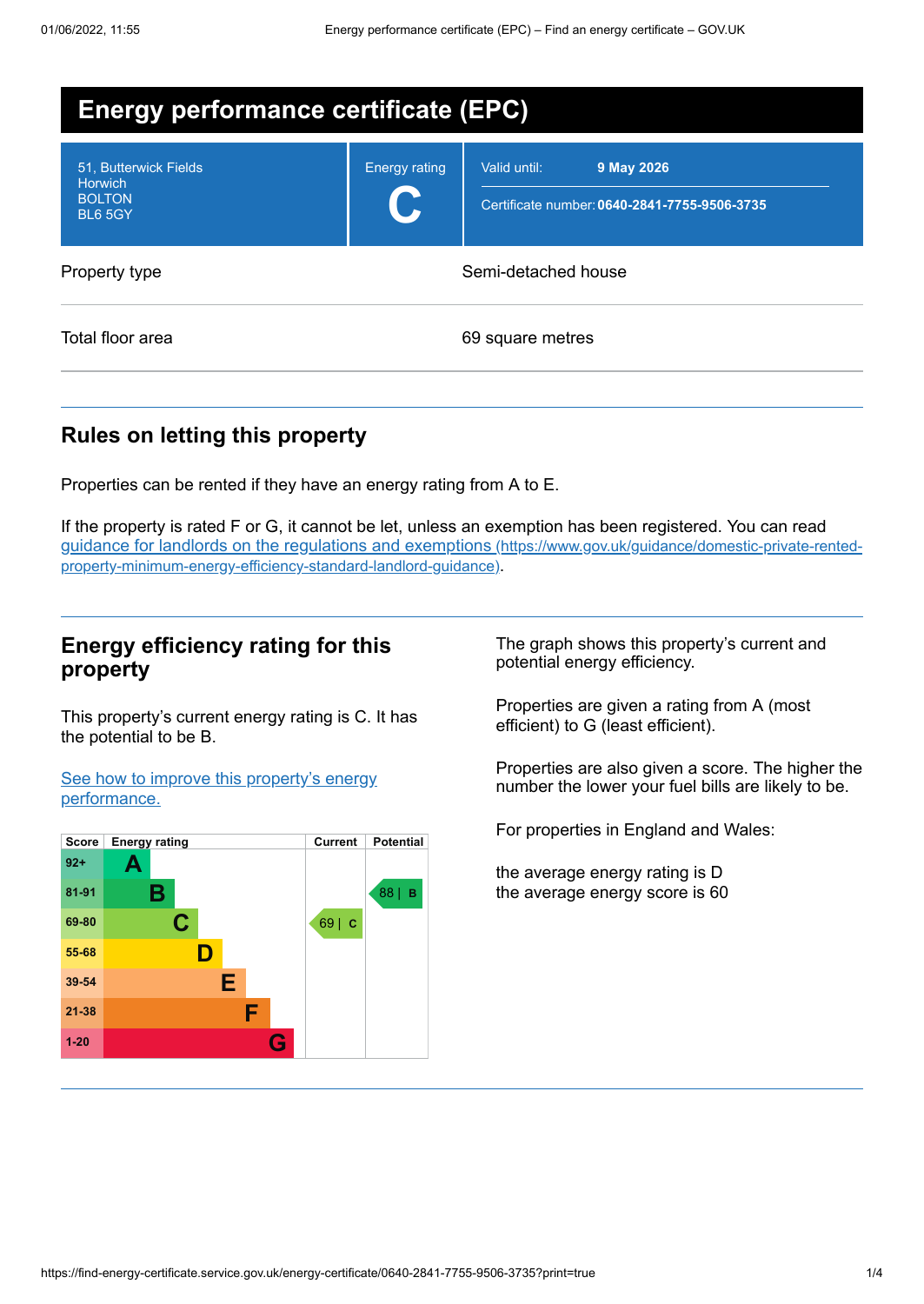# **Breakdown of property's energy performance**

This section shows the energy performance for features of this property. The assessment does not consider the condition of a feature and how well it is working.

Each feature is assessed as one of the following:

- very good (most efficient)
- good
- average
- poor
- very poor (least efficient)

When the description says "assumed", it means that the feature could not be inspected and an assumption has been made based on the property's age and type.

| <b>Feature</b>       | <b>Description</b>                          | Rating  |
|----------------------|---------------------------------------------|---------|
| Wall                 | Cavity wall, as built, insulated (assumed)  | Good    |
| Roof                 | Pitched, 200 mm loft insulation             | Good    |
| Window               | Fully double glazed                         | Good    |
| Main heating         | Boiler and radiators, mains gas             | Good    |
| Main heating control | Programmer, room thermostat and TRVs        | Good    |
| Hot water            | From main system, no cylinder thermostat    | Average |
| Lighting             | Low energy lighting in 38% of fixed outlets | Average |
| Floor                | Suspended, insulated (assumed)              | N/A     |
| Secondary heating    | None                                        | N/A     |

### **Primary energy use**

The primary energy use for this property per year is 233 kilowatt hours per square metre (kWh/m2).

| <b>Environmental impact of this</b><br>property                                                        |                 | This property produces                                                                                                                                        | 2.8 tonnes of CO2 |
|--------------------------------------------------------------------------------------------------------|-----------------|---------------------------------------------------------------------------------------------------------------------------------------------------------------|-------------------|
| This property's current environmental impact<br>rating is D. It has the potential to be B.             |                 | This property's potential<br>production                                                                                                                       | 1.1 tonnes of CO2 |
| Properties are rated in a scale from A to G<br>based on how much carbon dioxide (CO2) they<br>produce. |                 | By making the recommended changes, you<br>could reduce this property's CO2 emissions by<br>1.7 tonnes per year. This will help to protect the<br>environment. |                   |
| Properties with an A rating produce less CO2                                                           |                 |                                                                                                                                                               |                   |
| than G rated properties.                                                                               |                 | Environmental impact ratings are based on<br>assumptions about average occupancy and                                                                          |                   |
| An average household<br>produces                                                                       | 6 tonnes of CO2 | energy use. They may not reflect how energy is<br>consumed by the people living at the property.                                                              |                   |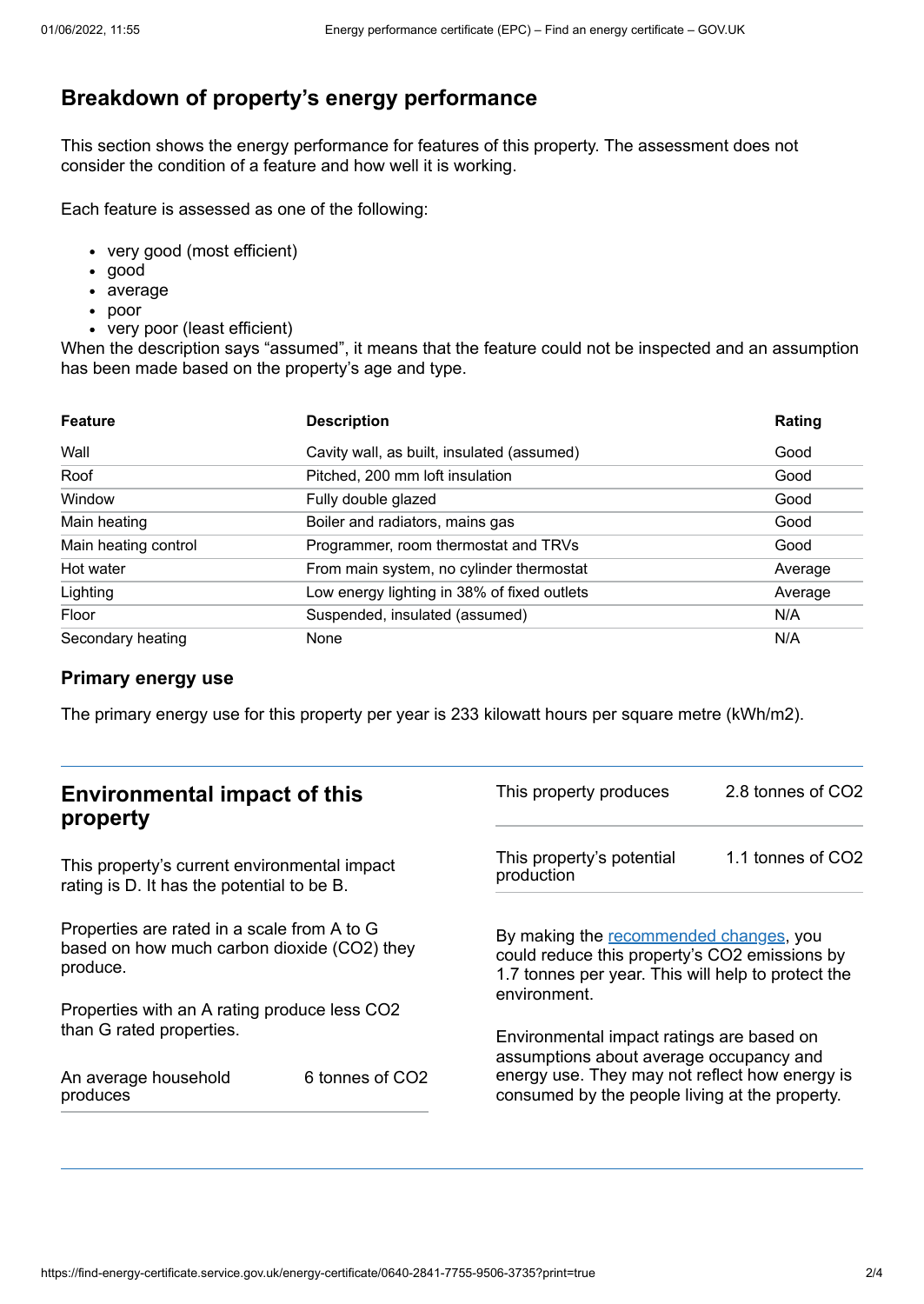# <span id="page-2-0"></span>**Improve this property's energy performance**

By following our step by step recommendations you could reduce this property's energy use and potentially save money.

Carrying out these changes in order will improve the property's energy rating and score from C (69) to B (88).

| <b>Step</b>                      | <b>Typical installation cost</b> | <b>Typical yearly saving</b> |
|----------------------------------|----------------------------------|------------------------------|
| 1. Low energy lighting           | £25                              | £26                          |
| 2. Hot water cylinder thermostat | £200 - £400                      | £58                          |
| 3. Condensing boiler             | £2,200 - £3,000                  | £54                          |
| 4. Solar water heating           | £4,000 - £6,000                  | £45                          |
| 5. Solar photovoltaic panels     | £5,000 - £8,000                  | £249                         |

### **Paying for energy improvements**

Find energy grants and ways to save energy in your home. [\(https://www.gov.uk/improve-energy-efficiency\)](https://www.gov.uk/improve-energy-efficiency)

## **Estimated energy use and potential savings**

| Estimated yearly energy<br>cost for this property | £692 |
|---------------------------------------------------|------|
| Potential saving                                  | £184 |

The estimated cost shows how much the average household would spend in this property for heating, lighting and hot water. It is not based on how energy is used by the people living at the property.

The potential saving shows how much money you could save if you complete each [recommended](#page-2-0) step in order.

For advice on how to reduce your energy bills visit Simple [Energy](https://www.simpleenergyadvice.org.uk/) Advice

[\(https://www.simpleenergyadvice.org.uk/\)](https://www.simpleenergyadvice.org.uk/).

## **Heating use in this property**

Heating a property usually makes up the majority of energy costs.

Estimated energy used to heat this property

| Type of heating      | <b>Estimated energy used</b> |
|----------------------|------------------------------|
| <b>Space heating</b> | 4943 kWh per year            |
| <b>Water heating</b> | 3178 kWh per year            |

#### **Potential energy savings by installing insulation**

The assessor did not find any opportunities to save energy by installing insulation in this property.